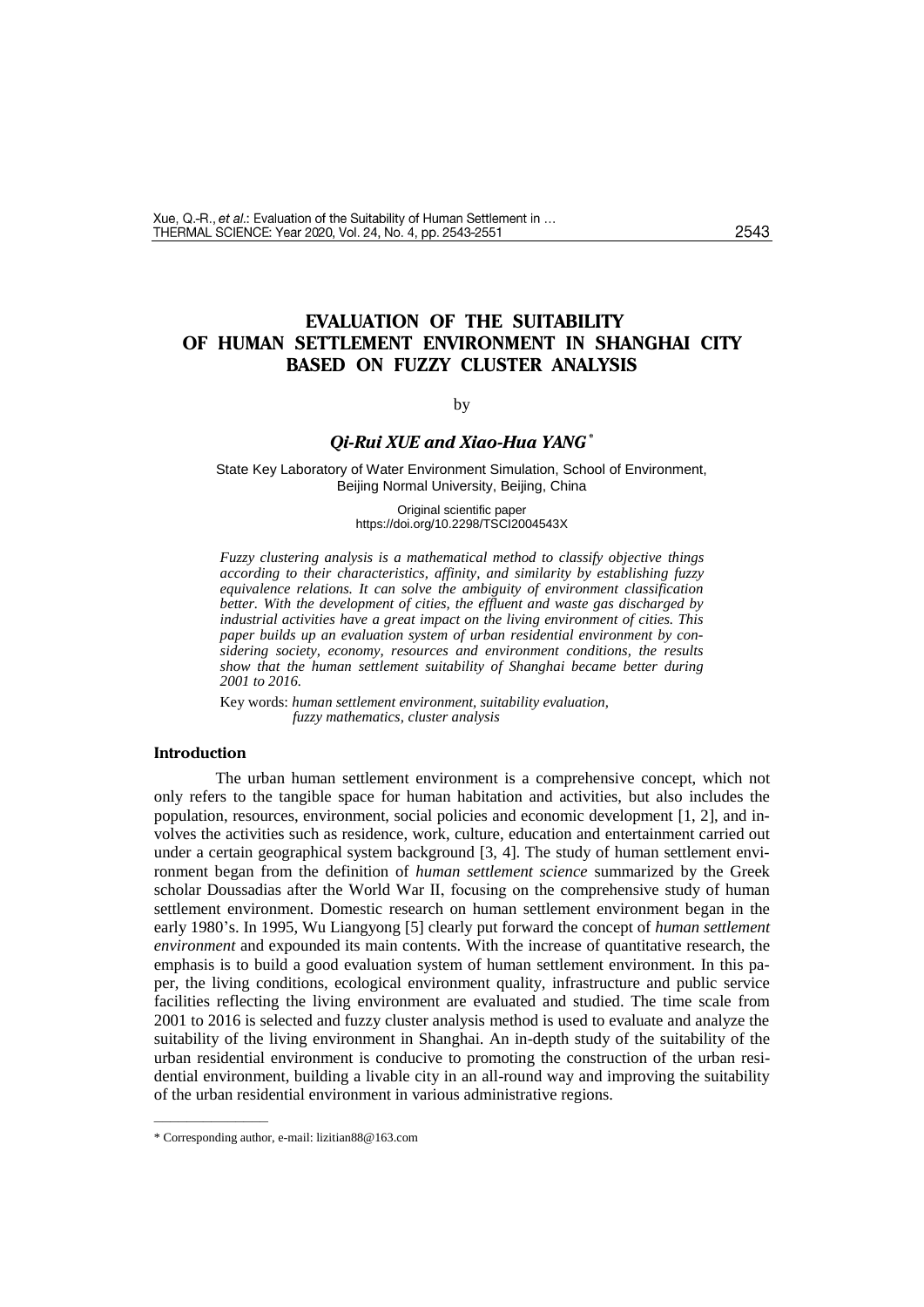### **Study area and data**

### *Study area*

Shanghai city is located in the  $18'E \sim 121^{\circ}57'116^{\circ}E$ ,  $30^{\circ}45'N \sim 35^{\circ}20'N$ , the leading edge of the Yangtze river delta, the east faces the east China sea, the south is near Hangzhou bay, the west is adjacent to Jiangsu and Zhejiang provinces, and the north the Yangtze river estuary. The transportation is convenient, and its geographical position is very superior, it is the world's third largest and China's largest port, being an important part of the Yangtze river delta region. As the economic center of China, Shanghai is striding forward to the goal of becoming a modern international metropolis, shouldering the important task of facing the world, serving the whole country and linking with the Yangtze river delta, and playing a very important role in the national economic construction and social development. Shanghai is under pressure from a growing population and resource and environmental constraints as it moves toward global urban excellence. At the same time, it brings pressure and difficulties to build a suitable urban living environment. While ensuring the social and economic development of Shanghai, it is the top priority of its work to ensure a good urban living environment.



**Figure 1. Location of study area**

### *Data description*

The data required for the evaluation index system of the suitability of Shanghai's human settlement environment constructed in this study are derived from the statistical yearbook of Shanghai from 2001 to 2016 and the Shanghai environmental quality bulletin published by the Shanghai Municipal Bureau of Statistics.

#### **Methods**

### *Fuzzy clustering analysis*

Fuzzy clustering analysis is a method to discuss the quantitative classification of things from the perspective of fuzzy sets [6-8]. The fuzzy matrix is constructed according to the attributes of the research object itself, and the clustering relationship is determined according to a certain membership degree to classify the objective things [9]. Traditional clustering analysis is a kind of hard partitions, which divides every object to be identified into a certain

#### 2544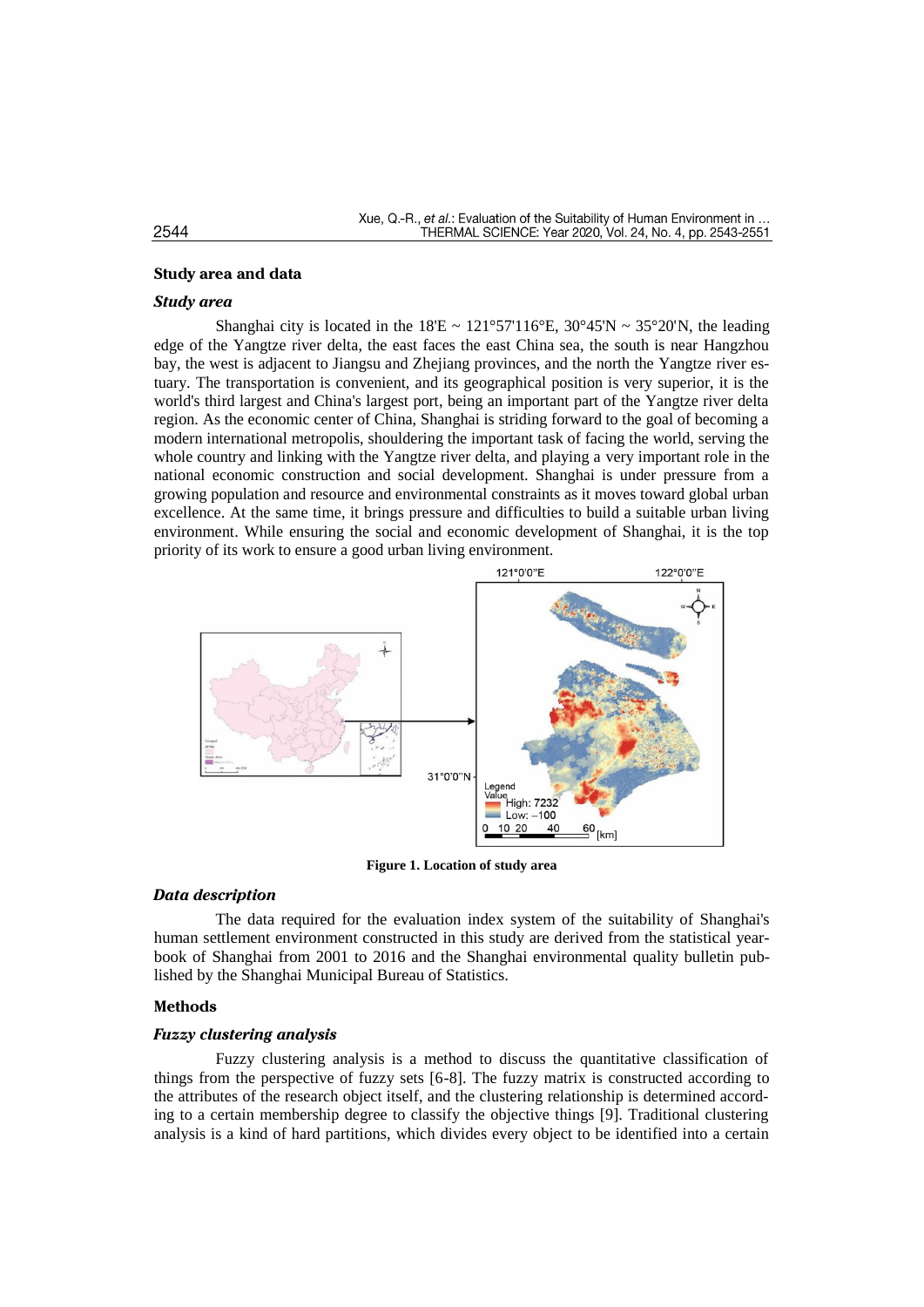class strictly and has a certain property. In fact, most of the objects in the state and class are intermediary, suitable for soft partition. Fuzzy clustering analysis based on fuzzy set theory provides a powerful analytical tool for this kind of soft partitions [10]. Since the samples obtained by fuzzy clustering belong to the uncertainty degree of each category, the description of the category uncertainty of samples is established, which can reflect the real world more objectively. Land suitability is a qualitative concept. The evaluation model of land suitability can be established by using fuzzy cluster analysis, which can complement each other and make up for each other, thus providing possibility for the objectivity of land suitability evaluation.

### *Establishment of evaluation model*

#### *Data standardization*

Set theory domain  $U = \{u_1, u_2, u_n\}$  is a classified object or element, and each element is represented by m data. For the i element,  $U_i = \{x_{i1}, x_{i2}, x_{in}\}$  ( $i = 1, 2 ... n$ ), the original data matrix is:

| $x_{11}$ | $x_{12}$ | $x_{1m}$ |
|----------|----------|----------|
| $x_{21}$ | $x_{22}$ | $x_{2m}$ |
|          |          |          |
| $x_{n1}$ | $x_{n2}$ | $x_{nm}$ |

In order to eliminate the impact of dimensionality on clustering analysis, data need to be standardized before using clustering analysis, so that each index value is unified in a certain common range of data characteristics. In this study, translation-standard deviation transformation is adopted for standardization:

$$
x'_{ik} = \frac{x_{ik} - x_k}{S_k} (i = 1, 2, \cdots n; \quad k = 1, 2, \cdots, \quad m)
$$
 (1)

$$
\bar{x}_k = \frac{1}{n} \sum_{i=1}^n x_{ik}, \quad S_k = \sqrt{\frac{1}{n} \sum_{i=1}^n (x_{ik} - \bar{x}_k)^2}
$$
(2)

#### *Establishment of fuzzy similarity relationship*

The establishment of fuzzy similarity matrix is to mark the statistics measuring the similarity degree of the classified objects  $r_{ii}(i, i = 1, 2, \ldots n)$ .

The direct distance method is adopted to establish the similarity relationship.

$$
r_{ij} = 1 - c d_{(u_i, u_j)}
$$
 (3)

The distance here is the Euclidean distance calculation method, and *c* is appropriately selected:

$$
d(u_i, u_j) = \sqrt{\sum_{k=1}^{m} (x_{ik} - x_{jk})^2}
$$
 (4)

where *m* is the number of indicators.

#### *Fuzzy equivalent matrix*

The matrix R obtained from the established fuzzy similarity relation is only a fuzzy similarity matrix, which needs to be transformed into an equivalent matrix for classification. Therefore, the equivalent matrix of R is obtained by direct clustering method.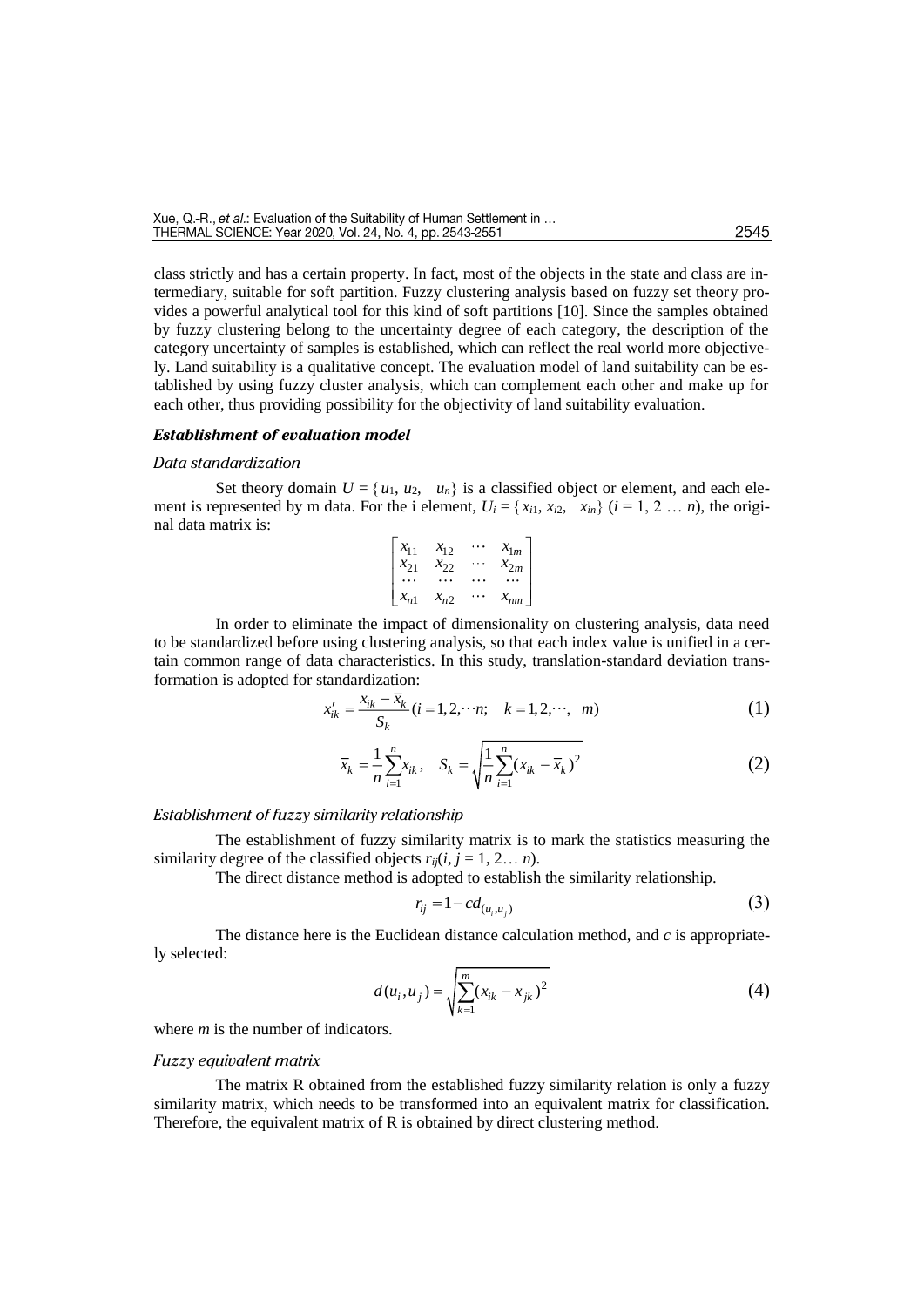# *Fuzzy clustering*

For the equivalence matrix  $t(R)$ , we should select an appropriate threshold value [0, 1], and conduct dynamic clustering according to the lambda intercept relation.

### **Case study**

### *Construction of evaluation index system*

Human settlement environment is a complex multi-system influenced by multiple factors such as society, economy, culture, politics and ecological environment [11]. Therefore, the study of human living environment needs to quantify all the elements and follow the principles of feasibility, comprehensiveness and objectivity to establish an evaluation index system that can clearly reflect the quality of human living environment. This paper selects three evaluation indexes of living conditions, ecological environment quality, infrastructure and public service facilities, and 16 individual indexes to constitute the evaluation index system of urban residential environment, tab. 1. The indicators selected involve various aspects such as society, economy, resources and environment, *etc.*, with strong pertinence and clear hierarchy, they can reflect the environmental suitability of Shanghai's residential environment comprehensively [12].

| Target              | Category                  | Indicator                                                                       | Indicator meaning                                                                                             |  |  |  |  |  |
|---------------------|---------------------------|---------------------------------------------------------------------------------|---------------------------------------------------------------------------------------------------------------|--|--|--|--|--|
|                     |                           | Living space per capita                                                         | Residential building area/resident<br>population/, $[m^2 \text{ per people}]$                                 |  |  |  |  |  |
|                     |                           | Engel coefficient                                                               | The proportion of total food expenditure<br>in total personal consumption<br>expenditure, [%]                 |  |  |  |  |  |
|                     | Live<br>conditions        | Residential completion floor area                                               | The calculated gross floor area of a<br>house surveyed on the spot after<br>completion, $[10^4 \text{ km}^2]$ |  |  |  |  |  |
|                     |                           | Residential investment in the total<br>proportion of fixed assets<br>investment | The total amount of residential<br>investment/fixed asset investment<br>purchased by urban residents, [%]     |  |  |  |  |  |
| Human<br>Settlement |                           | The population density                                                          | Population/total area, [people per km <sup>2</sup> ]                                                          |  |  |  |  |  |
| environment         |                           | $SO2$ emissions                                                                 | Total $SO_2$ emission, $[10^4 t]$                                                                             |  |  |  |  |  |
|                     |                           | Urban sewage treatment rate                                                     | Urban treatable sewage volume/total<br>sewage volume, [%]                                                     |  |  |  |  |  |
|                     | Ecological<br>environment | Industrial wastewater discharge<br>compliance rate                              | Discharge of standard wastewater/total<br>discharge of wastewater, [%]                                        |  |  |  |  |  |
|                     | quality                   | Green coverage                                                                  | Forest area/total area, [%]                                                                                   |  |  |  |  |  |
|                     |                           | Per capita park green space                                                     | Park green area/total population/,<br>$\lceil m^2 \Lambda^{-1} \rceil$                                        |  |  |  |  |  |
|                     |                           | Environmental funding as a<br>proportion of GDP                                 | Environmental input /GDP output, [%]                                                                          |  |  |  |  |  |

**Table 1. Evaluation index system of Shanghai urban residential environment**

#### 2546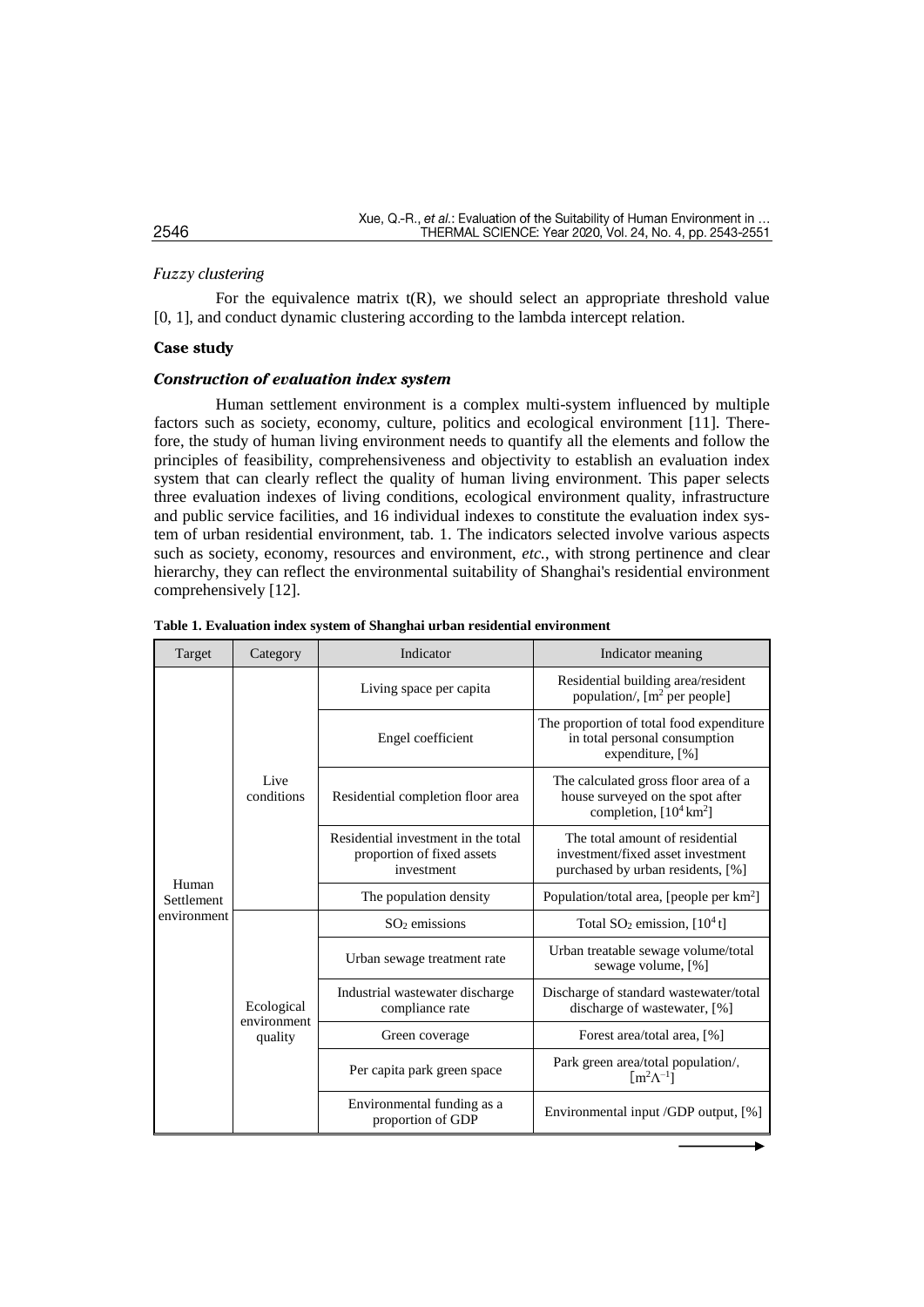#### **Table 1. Continuation**

| Target | Category                                              | Indicator                                      | Indicator meaning                                                                                          |  |  |
|--------|-------------------------------------------------------|------------------------------------------------|------------------------------------------------------------------------------------------------------------|--|--|
|        |                                                       | Infrastructure investment as a share<br>of GDP | Infrastructure investment /GDP output,<br>$\lceil \% \rceil$                                               |  |  |
|        |                                                       | Per capita road area                           | Total road area/total population/,<br>$\left[\text{m}^2\Lambda^{-1}\right]$                                |  |  |
|        | Infrastructure<br>and public<br>service<br>facilities | Public transport per 10000 people              | Number of public transport operation<br>vehicles/urban population + urban<br>temporary residents, vehicles |  |  |
|        |                                                       | Hospital beds per 10000 people<br>(beds)       | Total number of hospital beds/urban<br>population (ten thousand), beds                                     |  |  |
|        |                                                       | Number of schools (schools)                    | The total number of schools of various<br>levels and types in the city, schools                            |  |  |

# *Evaluation*

*Data standardization results* 

|      | X1       | X2   | X3   | X4   | X <sub>5</sub> | X <sub>6</sub> | X7   | X8   | X9   | X10  | X11  | X12  | X13  | X14  | X15  | X16  |
|------|----------|------|------|------|----------------|----------------|------|------|------|------|------|------|------|------|------|------|
| 2001 | $\Omega$ | 1.00 | 0.18 | 0.48 | 0.00           | 0.88           | 0.00 | 0.30 | 0.00 | 0.00 | 0.56 | 0.56 | 0.00 | 0.86 | 0.71 | 1.00 |
| 2002 | 0.11     | 0.60 | 0.25 | 0.74 | 0.06           | 0.81           | 0.00 | 0.20 | 0.41 | 0.34 | 0.15 | 0.60 | 0.38 | 1.00 | 0.93 | 0.45 |
| 2003 | 0.24     | 0.37 | 0.47 | 0.87 | 0.13           | 0.77           | 0.03 | 0.20 | 0.76 | 0.50 | 0.26 | 0.48 | 0.44 | 0.76 | 0.71 | 0.35 |
| 2004 | 0.39     | 0.29 | 1.00 | 1.00 | 0.22           | 0.88           | 0.61 | 0.46 | 0.81 | 0.60 | 0.00 | 0.41 | 0.69 | 0.58 | 0.86 | 0.15 |
| 2005 | 0.44     | 0.24 | 0.76 | 0.72 | 0.29           | 1.00           | 0.68 | 0.61 | 0.88 | 0.70 | 0.93 | 0.50 | 0.70 | 0.62 | 0.93 | 0.09 |
| 2006 | 0.50     | 0.21 | 0.72 | 0.35 | 0.39           | 0.99           | 0.73 | 0.69 | 0.90 | 0.75 | 0.56 | 0.65 | 0.73 | 0.49 | 1.00 | 0.06 |
| 2007 | 0.56     | 0.20 | 0.77 | 0.13 | 0.52           | 0.96           | 0.73 | 0.72 | 0.92 | 0.81 | 0.52 | 0.76 | 0.79 | 0.42 | 0.29 | 0.00 |
| 2008 | 0.63     | 0.31 | 0.26 | 0.04 | 0.62           | 0.80           | 0.75 | 0.00 | 0.95 | 0.86 | 0.78 | 0.82 | 0.81 | 0.05 | 0.29 | 0.07 |
| 2009 | 0.72     | 0.15 | 0.06 | 0.00 | 0.72           | 0.61           | 0.74 | 0.93 | 0.95 | 0.89 | 1.00 | 1.00 | 0.89 | 0.00 | 0.29 | 0.16 |
| 2010 | 0.78     | 0.00 | 0.00 | 0.46 | 0.84           | 0.55           | 0.87 | 0.78 | 0.96 | 0.91 | 0.63 | 0.44 | 0.94 | 0.46 | 0.00 | 0.16 |
| 2011 | 0.83     | 0.20 | 0.08 | 0.82 | 0.90           | 0.20           | 0.87 | 0.81 | 0.96 | 0.92 | 0.44 | 0.16 | 0.96 | 0.31 | 0.00 | 0.15 |
| 2012 | 0.89     | 0.33 | 0.11 | 0.82 | 0.94           | 0.17           | 0.90 | 0.87 | 0.97 | 0.95 | 0.15 | 0.07 | 1.00 | 0.34 | 0.07 | 0.15 |
| 2013 | 0.93     | 0.14 | 0.01 | 0.91 | 0.99           | 0.13           | 0.93 | 0.70 | 0.97 | 0.96 | 0.07 | 0.03 | 0.35 | 0.38 | 0.14 | 0.14 |
| 2014 | 0.98     | 0.15 | 0.07 | 0.91 | 1.00           | 0.05           | 1.00 | 0.96 | 0.97 | 1.00 | 0.67 | 0.00 | 0.37 | 0.35 | 0.29 | 0.15 |
| 2015 | 1.00     | 0.10 | 0.11 | 0.90 | 0.99           | 0.00           | 1.00 | 1.00 | 0.98 | 0.33 | 0.11 | 0.12 | 0.40 | 0.43 | 0.36 | 0.19 |
| 2016 | 0.93     | 0.14 | 0.01 | 0.91 | 0.99           | 0.13           | 0.97 | 0.70 | 1.00 | 0.96 | 0.07 | 0.12 | 0.42 | 0.38 | 0.14 | 0.14 |

#### **Table 2. Results of original data standardization**

X*i* (*i* = 1~16) represent, respectively, living space per capita (X1), Engel coefficient (X2), Residential completion floor area (X3), Residential investment in the total proportion of fixed assets investment (X4), The population density (X5),  $SO_2$ emissions (X6), Urban sewage treatment rate (X7), Industrial wastewater discharge compliance rate (X8), Green coverage (X9), Per capita park green space (X10), Environmental funding as a proportion of GDP (X11), Infrastructure investment as a share of GDP (X12), Per capita road area (X13), Public transport per 10,000 people (X14), Hospital beds per 10,000 people (beds) (X15), Number of schools (schools) (X16)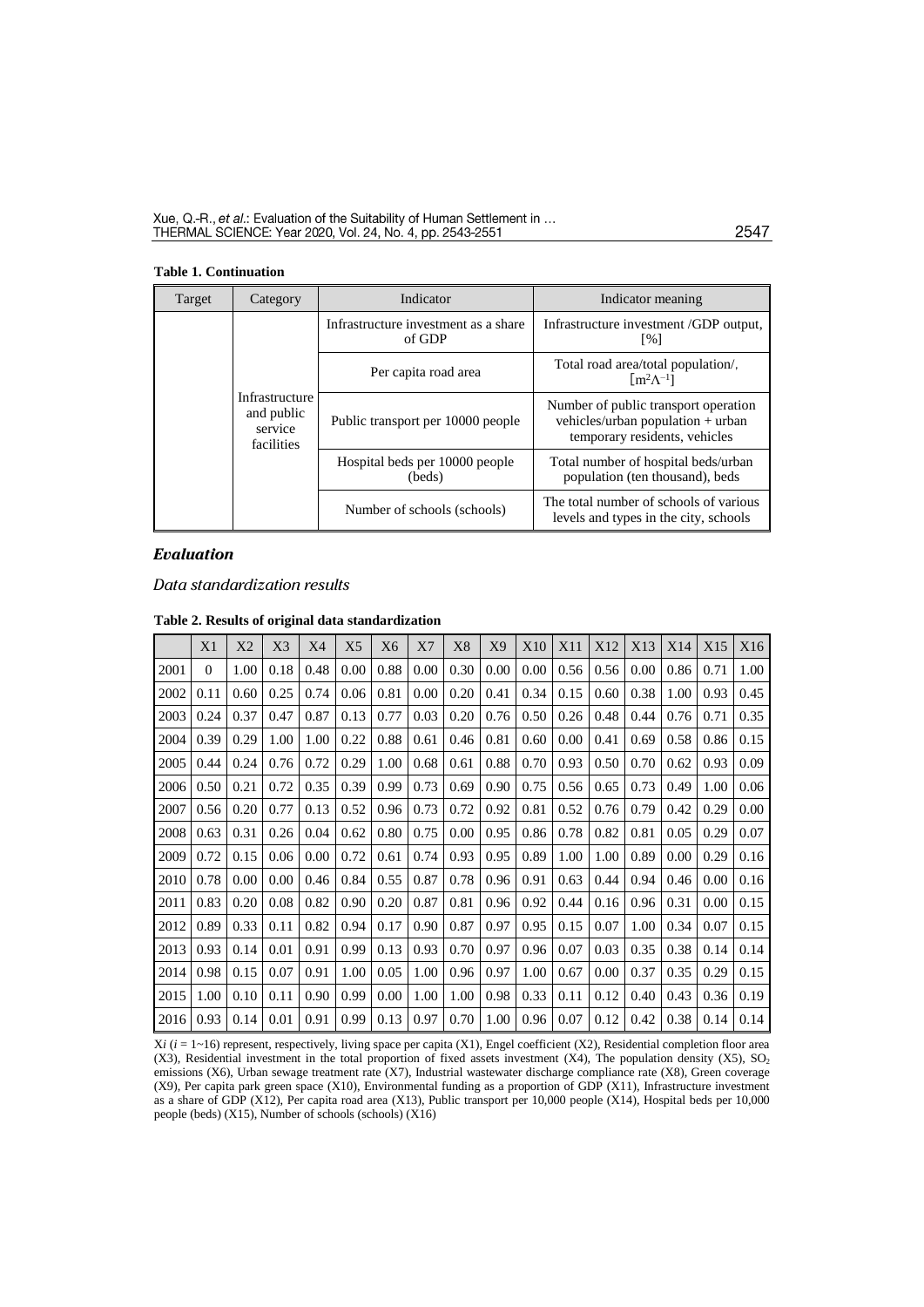#### *Establish fuzzy similarity relation matrix*

According to the standardized data, the Euclidean distance method is adopted to obtain the fuzzy relation matrix R:

|       | $0.00 -$ | $0.00 -$       | $0.00 -$            |                                                                                                                                                    |                   |  |  | $0.00$ $0.00$ $0.00$ $0.00$ $0.00$ $0.00$ $0.00$ $0.00$ $0.00$ $0.00$ $0.00$ $0.00$ $0.00$ $0.00$     |  |  |                |        |
|-------|----------|----------------|---------------------|----------------------------------------------------------------------------------------------------------------------------------------------------|-------------------|--|--|-------------------------------------------------------------------------------------------------------|--|--|----------------|--------|
|       | 1.11-    | $0.00 -$       |                     | $0.00\quad 0.00\quad 0.00\quad 0.00\quad 0.00\quad 0.00\quad 0.00\quad 0.00\quad 0.00\quad 0.00\quad 0.00\quad 0.00\quad 0.00\quad 0.00\quad 0.00$ |                   |  |  |                                                                                                       |  |  |                |        |
|       | 1.51     |                | $0.65 \cdot 0.00$   | 0.00                                                                                                                                               | 0.00              |  |  | $0.00\quad 0.00\quad 0.00\quad 0.00\quad 0.00\quad 0.00\quad 0.00\quad 0.00\quad 0.00\quad 0.00$      |  |  |                | -0.00  |
|       |          | 1.38 0.99      |                     |                                                                                                                                                    | $0.00 \quad 0.00$ |  |  | $0.00\quad 0.00\quad 0.00\quad 0.00\quad 0.00\quad 0.00\quad 0.00\quad 0.00\quad 0.00\quad 0.00\quad$ |  |  |                | - 0.00 |
|       | 2.15     | -1.60          |                     |                                                                                                                                                    |                   |  |  |                                                                                                       |  |  |                |        |
|       | 2.25     |                |                     | $1.64$ $1.34$ $1.03$ $0.59$ $0.00$ $0.00$ $0.00$ $0.00$ $0.00$ $0.00$ $0.00$ $0.00$ $0.00$ $0.00$ $0.00$                                           |                   |  |  |                                                                                                       |  |  |                | -0.00  |
|       | 2.44     | 1.95           |                     | 1.59 1.36 1.07                                                                                                                                     |                   |  |  |                                                                                                       |  |  |                | -0.00  |
| $R =$ | 2.49     | 2.10           |                     |                                                                                                                                                    |                   |  |  |                                                                                                       |  |  |                |        |
|       |          |                | 2.74 2.43 2.15 2.18 |                                                                                                                                                    |                   |  |  |                                                                                                       |  |  |                |        |
|       |          | 2.27           | 1.91                | 1.88                                                                                                                                               |                   |  |  |                                                                                                       |  |  |                |        |
|       |          | 2.86 2.37      |                     | 1.98 1.86 1.77 1.74 1.51 1.59 1.45 0.67 0.00 0.00 0.00 0.00 0.00 0.00                                                                              |                   |  |  |                                                                                                       |  |  |                |        |
|       |          | 2.92 2.39 2.04 |                     | 1.85                                                                                                                                               |                   |  |  | 1.90 1.82 1.63 1.77 1.67 0.91 0.36 0.00 0.00 0.00 0.00 0.00                                           |  |  |                |        |
|       |          | 2.86 2.35      | 1.99                | 1.89                                                                                                                                               |                   |  |  | 1.99 1.92 1.80 1.88 1.87 1.14 0.78 0.72 0.00 0.00 0.00 0.00                                           |  |  |                |        |
|       | 2.93     |                |                     | 2.52 2.16 2.06 1.86 1.88 1.82 1.91 1.69 1.10 0.79 0.90 0.68 0.00 0.00 0.00                                                                         |                   |  |  |                                                                                                       |  |  |                |        |
|       | 2.79     | 2.34 2.04      |                     | 1.89                                                                                                                                               | 1.98              |  |  | 1.91 1.88 2.08 1.93 1.34 1.04 0.99 0.76 0.90                                                          |  |  | $0.00^{\circ}$ | -0.00  |
|       |          | 2.35           | 1.99                | 1.87                                                                                                                                               | 1.97              |  |  | 1.89 1.76 1.83 1.82 1.08 0.72 0.67 0.12 0.69 0.76 0.00                                                |  |  |                |        |

### *The fuzzy equivalent matrix is obtained as follows*

|       |          | $0.62 \quad 1.00$ | 0.00                                                                                                            | 0.00 <sub>1</sub> | $0.00\quad 0.00\quad 0.00\quad 0.00\quad 0.00\quad 0.00\quad 0.00\quad 0.00\quad 0.00\quad 0.00\quad 0.00\quad 0.00$ |  |  |  |                |  |        |
|-------|----------|-------------------|-----------------------------------------------------------------------------------------------------------------|-------------------|----------------------------------------------------------------------------------------------------------------------|--|--|--|----------------|--|--------|
|       | 0.49     | 0.78              |                                                                                                                 |                   |                                                                                                                      |  |  |  |                |  |        |
|       | 0.26     | $0.53 \quad 0.66$ |                                                                                                                 | 1.00              | $0.00\quad 0.00\quad 0.00\quad 0.00\quad 0.00\quad 0.00\quad 0.00\quad 0.00\quad 0.00\quad 0.00\quad 0.00\quad 0.00$ |  |  |  |                |  | - 0.00 |
|       | 0.27     |                   | $0.46$ $0.58$ $0.65$ $1.00$ $0.00$ $0.00$ $0.00$ $0.00$ $0.00$ $0.00$ $0.00$ $0.00$ $0.00$ $0.00$ $0.00$ $0.00$ |                   |                                                                                                                      |  |  |  |                |  |        |
|       |          |                   | $0.23$ $0.44$ $0.54$ $0.65$ $0.80$ $1.00$ $0.00$ $0.00$ $0.00$ $0.00$ $0.00$ $0.00$ $0.00$ $0.00$ $0.00$ $0.00$ |                   |                                                                                                                      |  |  |  |                |  |        |
|       |          |                   | $0.17$ $0.34$ $0.46$ $0.53$ $0.64$ $0.73$ $1.00$ $0.00$ $0.00$ $0.00$ $0.00$ $0.00$ $0.00$ $0.00$ $0.00$ $0.00$ |                   |                                                                                                                      |  |  |  |                |  |        |
| $R =$ |          |                   | $0.15$ $0.29$ $0.40$ $0.37$ $0.50$ $0.56$ $0.65$ $1.00$ $0.00$ $0.00$ $0.00$ $0.00$ $0.00$ $0.00$ $0.00$ $0.00$ |                   |                                                                                                                      |  |  |  |                |  |        |
|       | 0.07     |                   | $0.17$ $0.27$ $0.26$ $0.44$ $0.51$ $0.62$ $0.65$ $1.00$ $0.00$ $0.00$ $0.00$ $0.00$ $0.00$ $0.00$ $0.00$        |                   |                                                                                                                      |  |  |  |                |  |        |
|       | 0.07     |                   | $0.23$ $0.35$ $0.36$ $0.46$ $0.49$ $0.61$ $0.58$ $0.65$ $1.00$ $0.00$ $0.00$ $0.00$ $0.00$ $0.00$ $0.00$        |                   |                                                                                                                      |  |  |  |                |  | 0.00   |
|       |          |                   | 0.03 0.19 0.33 0.37 0.40 0.41 0.48 0.46 0.50 0.77 1.00 0.00 0.00 0.00 0.00 0.00                                 |                   |                                                                                                                      |  |  |  |                |  |        |
|       | 0.00     |                   | 0.18 0.31 0.37 0.35 0.38 0.45 0.40 0.43 0.69 0.88 1.00 0.00 0.00 0.00 0.00                                      |                   |                                                                                                                      |  |  |  |                |  |        |
|       | 0.03     |                   | 0.20 0.32 0.36 0.32 0.35 0.39 0.36 0.36 0.61 0.73 0.75                                                          |                   |                                                                                                                      |  |  |  | 1.00 0.00 0.00 |  | - 0.00 |
|       | $0.00 -$ |                   | 0.14 0.26 0.30 0.37 0.36 0.38 0.35 0.42 0.62 0.73 0.69 0.77 1.00 0.00 0.00                                      |                   |                                                                                                                      |  |  |  |                |  |        |
|       | 0.05     |                   | 0.20 0.30 0.36 0.32 0.35 0.36 0.29 0.34 0.54 0.65 0.66 0.74 0.69 1.00 0.00                                      |                   |                                                                                                                      |  |  |  |                |  |        |
|       |          |                   | 0.02 0.20 0.32 0.36 0.33 0.36 0.40 0.38 0.38 0.63 0.75 0.77 0.96 0.77 0.74 1.00                                 |                   |                                                                                                                      |  |  |  |                |  |        |

# *Intercept λ value for clustering*

The fuzzy equivalence matrix is clustered, and the normal classification relation is obtained by taking different threshold value *λ* [0, 1] with the direct clustering method. The dynamic clustering graph is established by using the system clustering method, as shown in fig. 2.

# 2548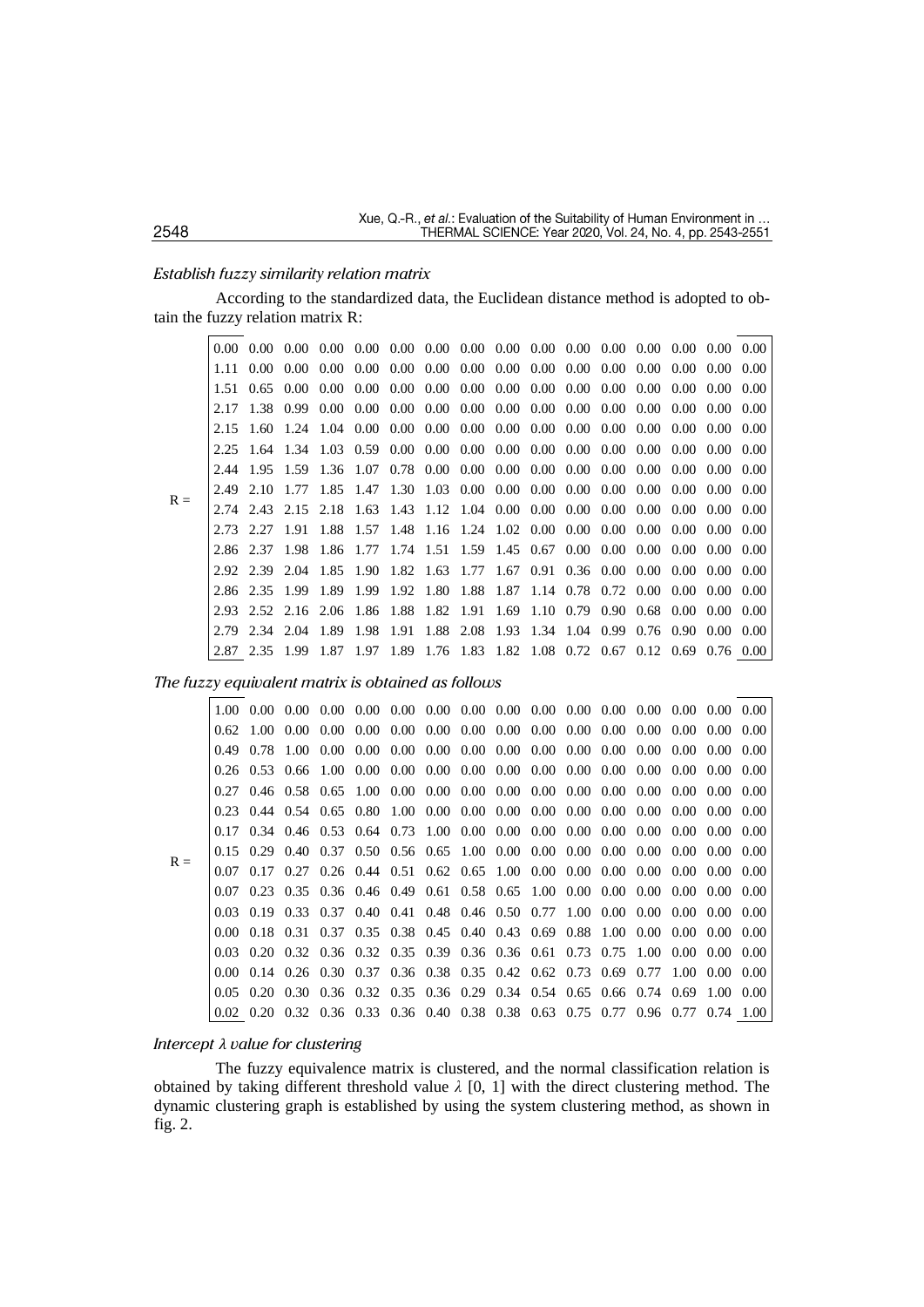### 2549



As can be seen from fig. 2:

**Figure 2. Fuzzy clustering diagram of human** 

**settlement environment indicators**

When  $\lambda = 1$ , human settlement environment suitability is classified into 16 categories:

$$
{x_1}{x_2}{x_3}{x_4}{x_5}{x_6}{x_7}{x_8}{x_9}{x_{10}}{x_{11}}{x_{12}}{x_{13}}{x_{14}}{x_{15}}{x_{16}}
$$

When  $\lambda = 0.96$ , human settlement environment suitability is classified into 14 cate-

gories:

{*x*1}{*x*2}{*x*3}{*x*4}{*x*5}{*x*6}{*x*7}{*x*8}{*x*9}{*x*10}{*x*11, *x*12}{*x*13, *x*16}{*x*14}{*x*15}

When  $\lambda = 0.88$ , we have 13 categories:

$$
{x_1}{x_2}{x_3}{x_4}{x_5, x_6}{x_7}{x_8}{x_1}{x_{10}}{x_{11}, x_{12}}{x_{13}, x_{16}}{x_{14}}{x_{15}}
$$
  
When  $\lambda = 0.84$ , we have 10 categories:

{*x*1}{*x*2, *x*3}{*x*4}{*x*5, *x*6}{*x*7}{*x*8}{*x*9} {*x*10}{*x*11, *x*12, *x*13, *x*14, *x*16}{*x*15} When  $\lambda = 0.80$  we have 9 categories:

{*x*1}{*x*2, *x*3}{*x*4} {*x*5, *x*6}{*x*7} {*x*8} {*x*9} {*x*10}{*x*11, *x*12, *x*13, *x*14, *x*15, *x*16} When  $\lambda = 0.76$ , we have 8 categories:

{*x*1}{*x*2, *x*3} {*x*4} {*x*5, *x*6, *x*7}{*x*8} {*x*9} {*x*10}{*x*11, *x*12, *x*13, *x*14, *x*15, *x*16} When  $\lambda = 0.73$ , we have 7 categories:

{*x*1}{*x*2, *x*3}{*x*4}{*x*5, *x*6, *x*7}{*x*8}{*x*9, *x*10}{*x*11, *x*12, *x*13, *x*14, *x*15, *x*16} When  $\lambda = 0.65$ , we have 5 categories:

{*x*1}{*x*2, *x*3}{*x*4, *x*5, *x*6, *x*7}{*x*8, *x*9, *x*10}{*x*11, *x*12, *x*13, *x*14, *x*15, *x*16} When  $\lambda = 0.53$ , we have 4 categories:

{*x*1, *x*2, *x*3}{*x*4, *x*5, *x*6, *x*7} {*x*8, *x*9, *x*10}{*x*11, *x*12, *x*13, *x*14, *x*15, *x*16} When  $\lambda = 0.47$ , we have 3 categories:

{*x*1, *x*2, *x*3}{*x*4, *x*5, *x*6, *x*7, *x*8, *x*9, *x*10}{*x*11, *x*12, *x*13, *x*14, *x*15, *x*16}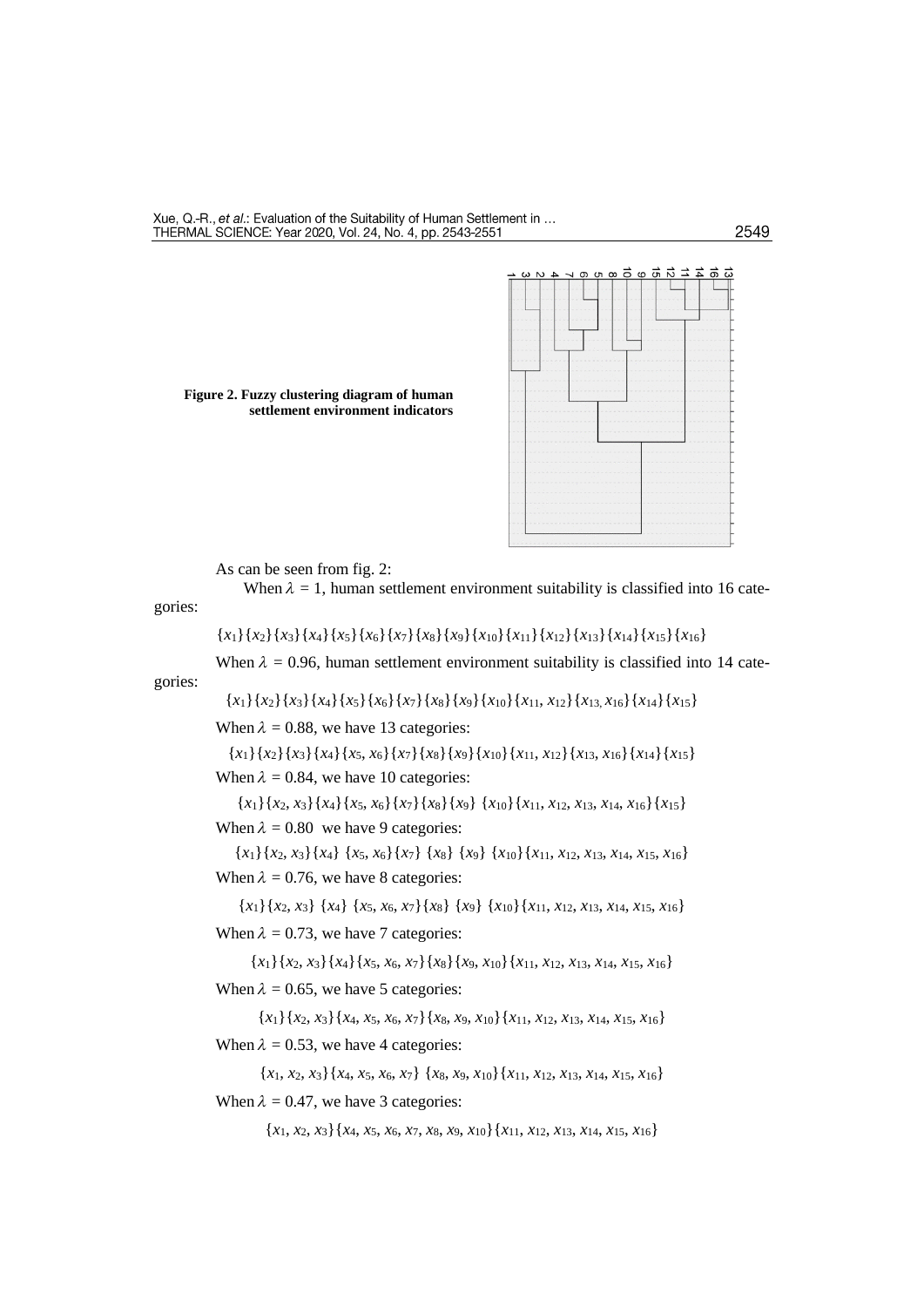When  $\lambda = 0.38$ , we have 2 categories:

{*x*1, *x*2, *x*3}{*x*4, *x*5, *x*6, *x*7, *x*8, *x*9, *x*10, *x*11, *x*12, *x*13, *x*14, *x*15, *x*16}

When  $\lambda = 0.038$ , we have only 1 category:

{*x*1, *x*2, *x*3, *x*4, *x*5, *x*6, *x*7, *x*8, *x*9, *x*10, *x*11, *x*12, *x*13, *x*14, *x*15, *x*16}

### **Results**

Referring to the four-level classification of the human settlement suitability evaluation system in literature [13, 14], the human settlement suitability in Shanghai is also divided into four levels. The suitability of human settlement environment was level 1 in 2001, 2002 and 2003, level 2 from 2004 to 2007, level 3 from 2008 to 2010, and level 4 from 2011 to 2016. The degree of suitability saw basically the rise. In 2003, due to the SARS epidemic and the once in 60 years hot weather, the ecological environment of Shanghai was worse than that of other years, and the economic and social development was also limited. In 2010, Shanghai hosted the world expo, which paid more attention to the urban environment and accelerated the adjustment of industrial structure, but was more affected by environmental factors (such as precipitation, water resources, *etc.*), showing a fluctuating and rapidly rising state.

#### **Conclusion**

Fuzzy clustering method and its application in evaluating the suitability of urban residential environment in Shanghai can effectively judge the factors affecting urban residential environment. The evaluation results are consistent with the actual situation. This evaluation method objectively reflects the clustering situation of regional index environmental factors and the corresponding confidence degree under the joint action of multiple factors, which has certain guidance for the improvement of urban residential facilities, infrastructure construction and urban ecological environment governance. It also provides necessary scientific basis for local government to make macroscopic decisions on urban human settlement environment [15]. Urban human settlement environment is a complex system with many factors influencing each other, but it is difficult to replace each other. To improve the quality of urban living environment, it is necessary to strengthen macro planning, comprehensive management and sustainable and coordinated development [16].

### **Acknowledgment**

This work was supported by the National Key Research and Development Program of China (No. 2017YFC0506603) and the General Program of National Natural Science Foundation of China (No. 51679007). We would like to extend special thanks to the editor and the anonymous reviewers for all their detailed comments and valuable suggestions in greatly improving the quality of this paper.

#### **References**

- [1] Ma, R. F., *et al.*, Overview and Progress of Chinese Geographical Human Settlement Research, *J. Geogr. Sci, 26* (2016), 8, pp. 1159-1175
- [2] Tang, L. S., *et al.*, Comprehensive Evaluation of Trends in Human Settlements Quality Changes and Spatial Differentiation Characteristics of 35 Chinese Major Cities, *Habitat International, 70* (2017), Dec., pp. 81-90
- [3] Li, X. M., *et al.*, Analysis on the Quality Characteristics and Spatial and Temporal Differences of Urban Human Settlements in China, *Geographical Science, 32* (2012), 5, pp. 521-529